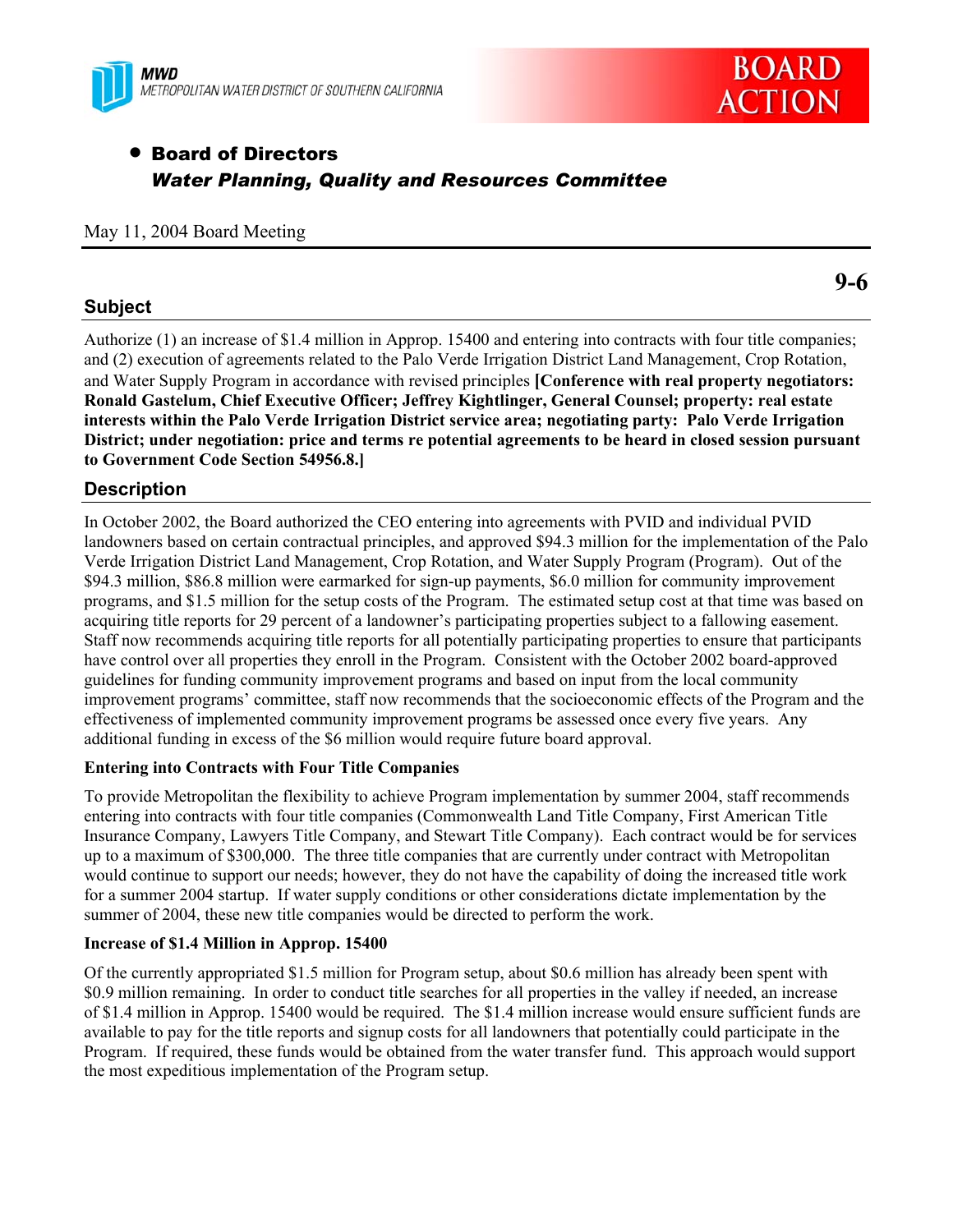### **Approve Revised Contractual Principles**

Based on negotiations with Palo Verde Irrigation District since October 2002, certain changes are proposed to the October 2002 approved contractual principles. **Attachment 1** shows the proposed changes in a strikeout/underline fashion. One of the proposed changes involves a change in the Program's initial annual O&M payment from \$550 to \$602 per non-irrigated acre so the Program reflects implementation delays and updated water usage values. As a result of the Quantification Settlement Agreement negotiations, Program implementation was delayed from 2002 to 2004. In addition, updated information for landowners' historic water usage increased the quantity of water anticipated to be saved by the Program. When considering the time value of these increased costs and water supply benefits, the Program's present worth unit cost of water would not be increased.

# **Policy**

By Minute Item 44542, dated July 10, 2001, the Board approved Principles of Agreement for a Land Management, Crop Rotation, and Water Supply Program with Palo Verde Irrigation District, and appropriated \$500,000 for the preparation of environmental documentation and other preliminary activities for the Program.

By Minute Item 45053, dated Oct. 22, 2002, the Board authorized entering into agreements for the Palo Verde Irrigation District Land Management, Crop Rotation, and Water Supply Program and community improvement programs; and the expenditure of \$94.3 million to fund the implementation of the programs (Approp. 15400).

By Minute Item 45517, dated Sept. 23, 2003, the Board approved the QSA and related agreements among Imperial Irrigation District, Coachella Valley Water District, San Diego County Water Authority, and Metropolitan. Under the QSA, Metropolitan could acquire Colorado River water from PVID during the Quantification Period without objection by IID and/or CVWD.

# **California Environmental Quality Act (CEQA)**

CEQA determination for Option #1:

Pursuant to the provisions of CEQA and the State CEQA Guidelines, a Final Environmental Impact Report (Final EIR) for the Proposed Palo Verde Irrigation District Land Management, Crop Rotation, and Water Supply Program (Program) has been prepared and certified, along with an adopted Findings of Fact (findings). The present board actions are based on minor administrative and fiscal changes, i.e., authorizing Metropolitan to enter into contracts with four title companies, providing increased funding, revising payments to voluntary Program participants, and implementing minor revisions to the contractual principles, and not on any substantial changes to the approved Program itself. Accordingly, no further CEQA documentation is necessary for the Board to act with regard to the proposed actions.

The CEQA determination is: Determine that the proposed actions have been previously addressed in the certified Final EIR and adopted findings and that no further environmental analysis or documentation is required.

CEQA determination for Option #2:

None required with respect to not increasing the funding, not approving revised payments to voluntary Program participants, nor implementing minor revisions to the contractual principles.

Same as Option #1 with respect to entering into contracts with four title companies.

# **Board Options/Fiscal Impacts**

### **Option #1**

Adopt the CEQA determination and

- a. Authorize an increase of \$1.4 million in Approp. 15400 and entering into contracts with four title companies; and
- b. Approve an initial annual payment of \$602 per non-irrigated acre and the other revisions to the contractual principles.

**Fiscal Impact:** up to \$1.4 million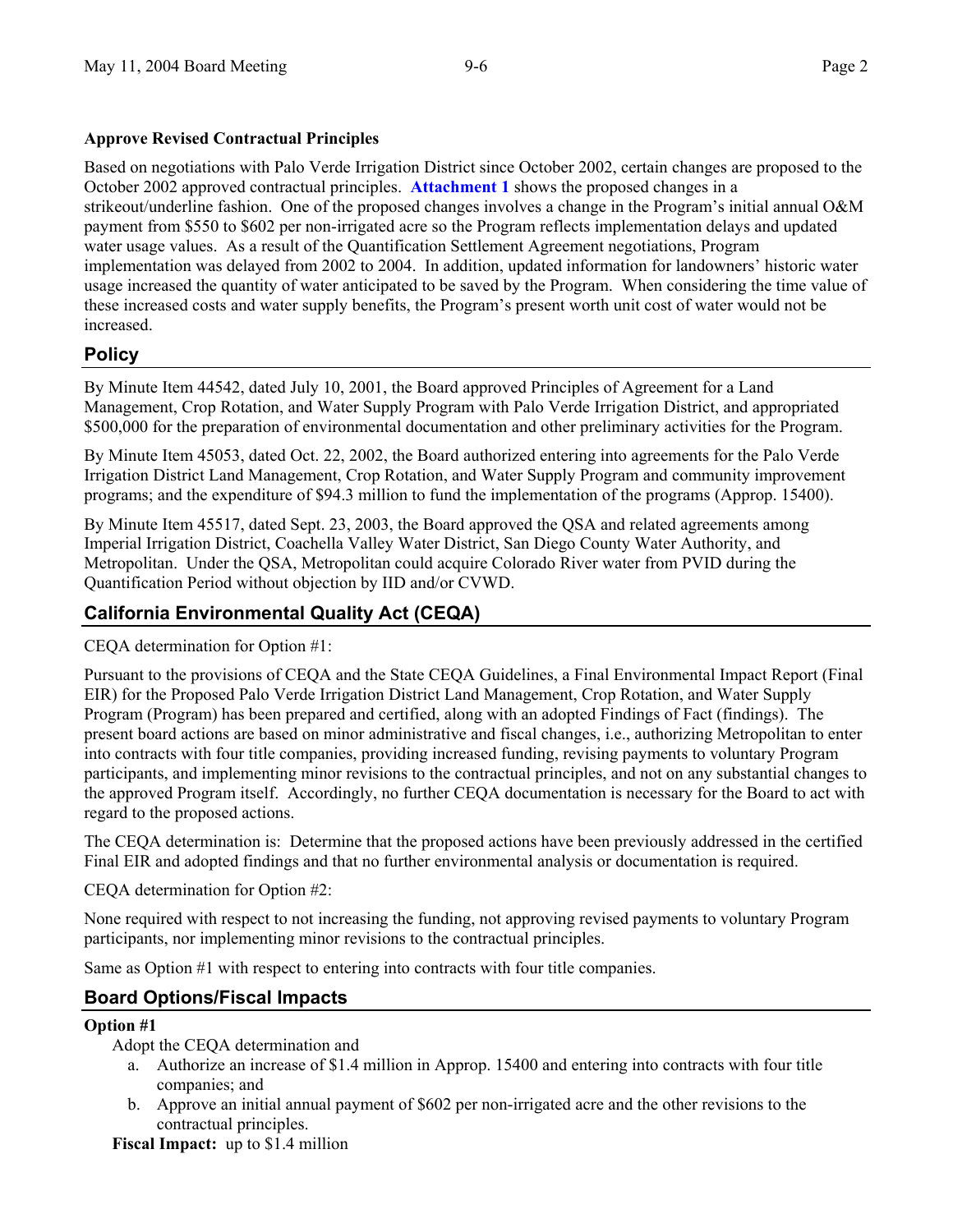### **Option #2**

Adopt the CEQA determination and

- a. Do not authorize an increase of \$1.4 million in Approp. 15400; and authorize entering into contracts with four title companies; and
- b. Do not approve an initial annual payment of \$602 per non-irrigated acre and the other revisions to the contractual principles.

**Fiscal Impact:** None

### **Staff Recommendation**

Option #1

5/7/2004  $hnn$ *Date* 

*Stephen N. Arakawa Manager, Water Resource Management* 

5/7/2004

*Ronald R. Gastelum Chief Executive Officer* 

*Date* 

**Attachment 1 – Proposed Changes to the October 22, 2002 Board Approved Principles**  BLA #2613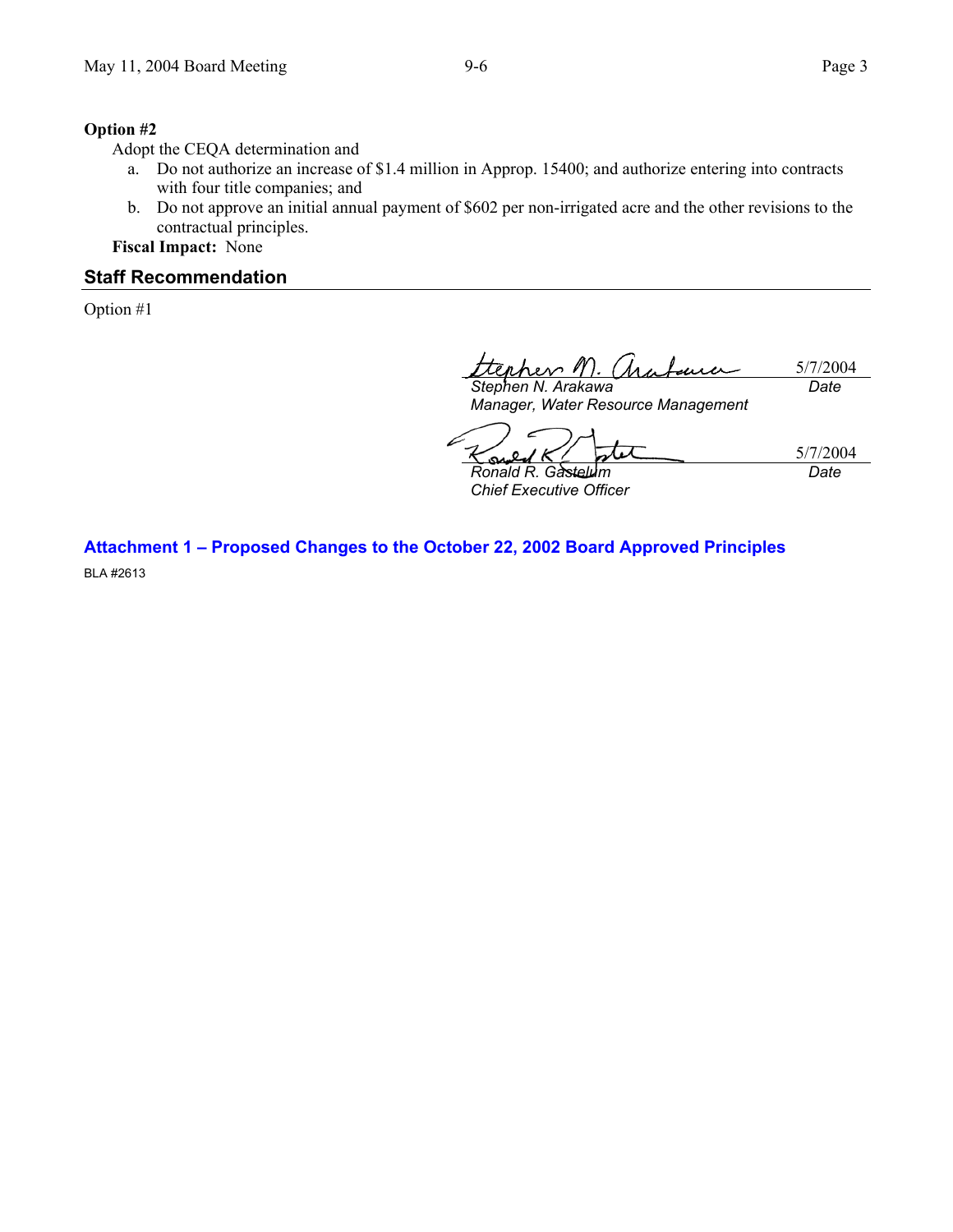### **Proposed Principles for the Palo Verde Irrigation District/Metropolitan Water District of Southern California Land Management, Crop Rotation and Water Supply Program**

The Metropolitan Water District of Southern California (Metropolitan) and Palo Verde Irrigation District (PVID) desire to implement a 35-year Land Management, Crop Rotation and Water Supply Program (Program) with the objectives of (1) developing a flexible water supply for Metropolitan up to approximately 111,000 acre-feet per year through the non-irrigation of a portion of PVID's Valley lands, and (2) assisting in stabilizing the farm economy within the Palo Verde Valley through sign-up payments and annual payments for the water supply. Two types of agreements would be executed: (1) a Program Agreement between Metropolitan and PVID, and (2) Landowner Agreements between PVID and/or Metropolitan and participating landowners, whichever is appropriate to comply with all legal requirements, providing that these principles and following contracts comply with each other. Metropolitan and PVID desire to implement the Program based on the following contractual principles.

## **1. Program Agreement Contractual Principles**

- a. Term of Program Agreement would be 35 years. Effective date would be conditioned on obtaining necessary concurrences, approvals, assurances, and permits required to implement the Program.
- b. Following the fifth year of the Program, Metropolitan may fully terminate the Program Agreement upon five years' written notice to PVID without any further Program obligations.
- c. Implementation of the Program is additionally conditioned on a minimum of 47,000 acres of the 91,000 irrigated valley acres participating in the Program. With 47,000 acres participating in the Program of which up to 35 percent could be non-irrigated in a year, a maximum of approximately 69,000 acre-feet of water per year could be saved.
- d. With full participation in the Program by landowners and at Metropolitan's request, the non-irrigated acreage would not exceed 24,000 acres per year in any 25 years and 26,500 acres per year in any 10 years during the life of the Program.
- e. Water conserved each year by the Program would be determined on an annual basis.
- f. PVID would not demand the saved water by the Program or transfer or otherwise furnish saved water to any third party other than Metropolitan. If a reduction in PVID's Colorado River water supplies is imposed by the U.S. Bureau of Reclamation, saved water available to Metropolitan would be proportionally reduced.
- g. PVID would provide Metropolitan with related Program data including water used in PVID, listing of crops grown within PVID, and the effect of the Program on groundwater levels throughout PVID.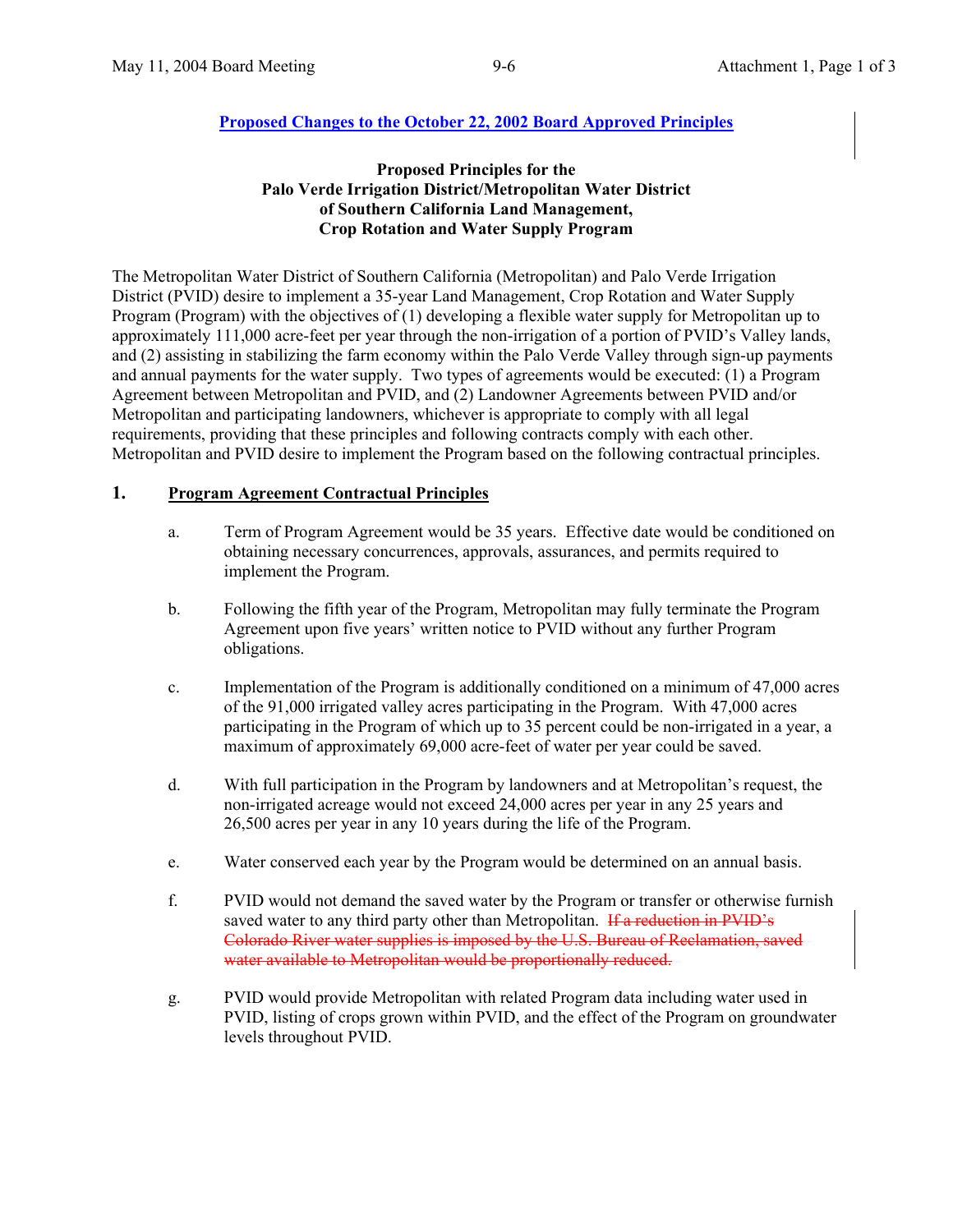- h. Metropolitan would have the first-right-of-refusal to participate in any additional water supply programs developed by PVID during the period of the Program on the same terms and conditions offered other potential participants of additional water supply programs.
- h. Metropolitan would reimburse PVID for its actual incremental administrative costs due to the Program payable at the beginning of each contract year.
- j. A Memorandum of Agreement summarizing the major terms of the Program would be recorded in offices of the county recorders of Riverside and Imperial counties.
- $k$ . Other miscellaneous matters regarding venue; insurance; precedence; severability; and attorneys' fees would be included.

#### **2. Landowner Agreement Contractual Principles**

- a. Landowner can enroll in the Program up to 29 percent of Landowner's irrigated acreage, unless there is insufficient interest in the Program in which case Landowner can enroll up to 35 percent of Landowner's irrigated acreage. Insufficient interest exists when less than 26,500 non-irrigated acres are enrolled in the Program. At Metropolitan's option, a minimum of seven percent and a maximum of 29 percent of Landowner irrigated acreage would not be irrigated every year with the same land not being irrigated for a minimum of one year and a maximum of five years at Landowner's option. Landowner may request Metropolitan's approval to reduce or eliminate its non-irrigated acreage in any year. Metropolitan, upon a minimum of one-year notice, would have the option to increase or decrease the amount of non-irrigated acreage within the seven and 29 percent limits. Once increased, the increased area would not be irrigated for a minimum of 2 years. Metropolitan would exercise its options such that the average non-irrigated acreage over the life of the Program would equal at least 13 percent of Landowner irrigated acreage.
- b. Landowner would execute and record a "Non-Irrigation Easement" as well as a "Monitoring and Performance Easement" on a defined 29 percent of Landowner's irrigated acreage for the life of the Program. Existing encumbrances such as leases and deeds of trust would be subordinated to the easements. Enforcing the easement would result in the non-irrigation of the land subject to the recorded easement.
- c. Landowner would be responsible for payment of taxes, PVID water toll payments, vegetation abatement, dust control, and all other costs related to the non-irrigated lands.
- d. Landowner would comply with the requirements for minimum size of a field that would not be irrigated. A history of farming, verified to Metropolitan's satisfaction, would be required for fields not to be irrigated under the Program.
- e. Landowner would provide Metropolitan and PVID with related Program data as requested.
- f. Landowner would be paid a one-time sign-up payment of \$3,170 per acre multiplied by the maximum number of acres that would not be irrigated in a year (up to 29 percent of the Landowner's total irrigated acreage). Metropolitan would be responsible for the payment of Landowner's sign-up payments. At Landowner's option, the sign-up payment would be paid in equal installments over two to five years with 2.8 percent